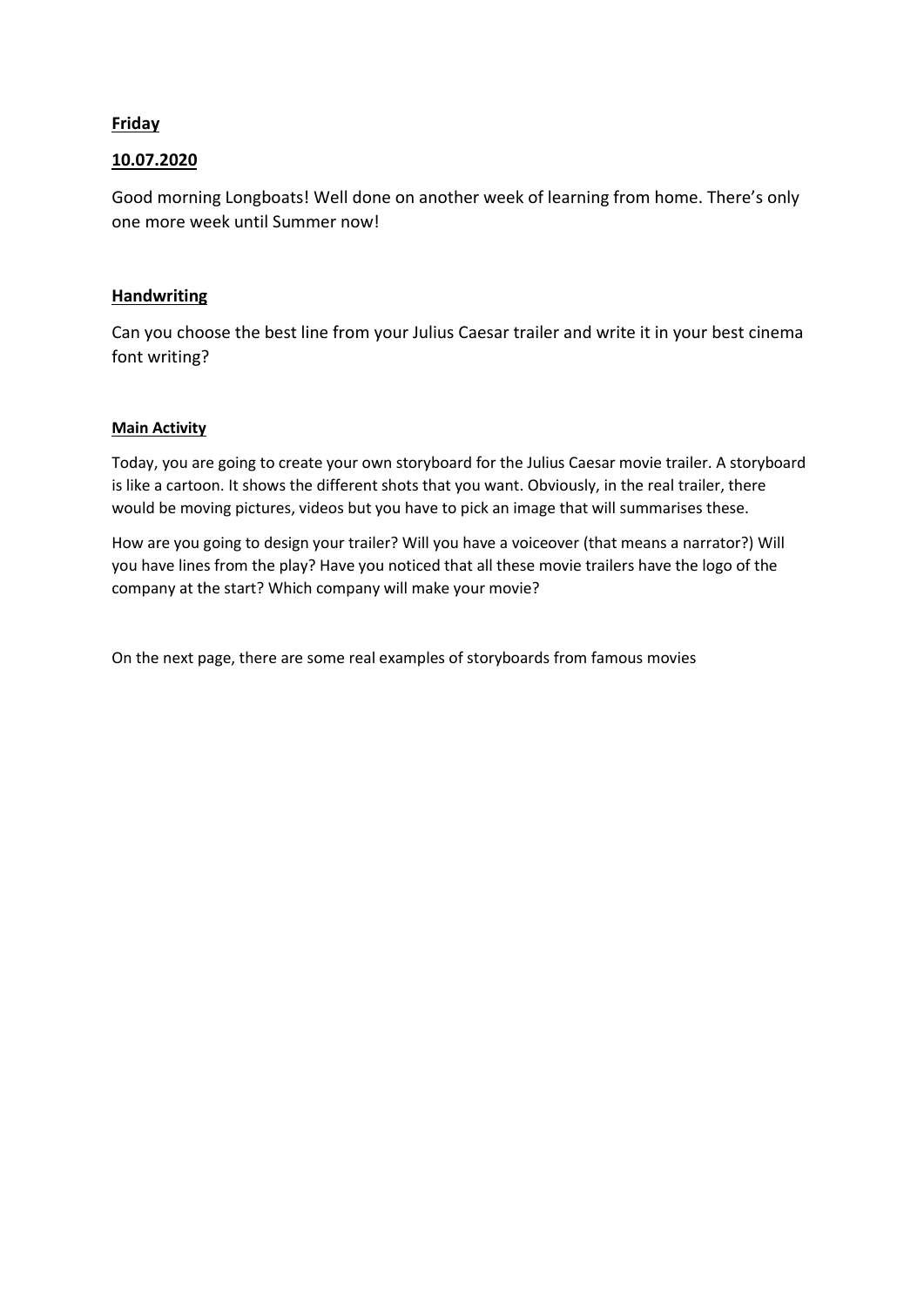

This is from Star Wars.

*You can watch the real clip here - https://www.youtube.com/watch?v=yHfLyMAHrQE*